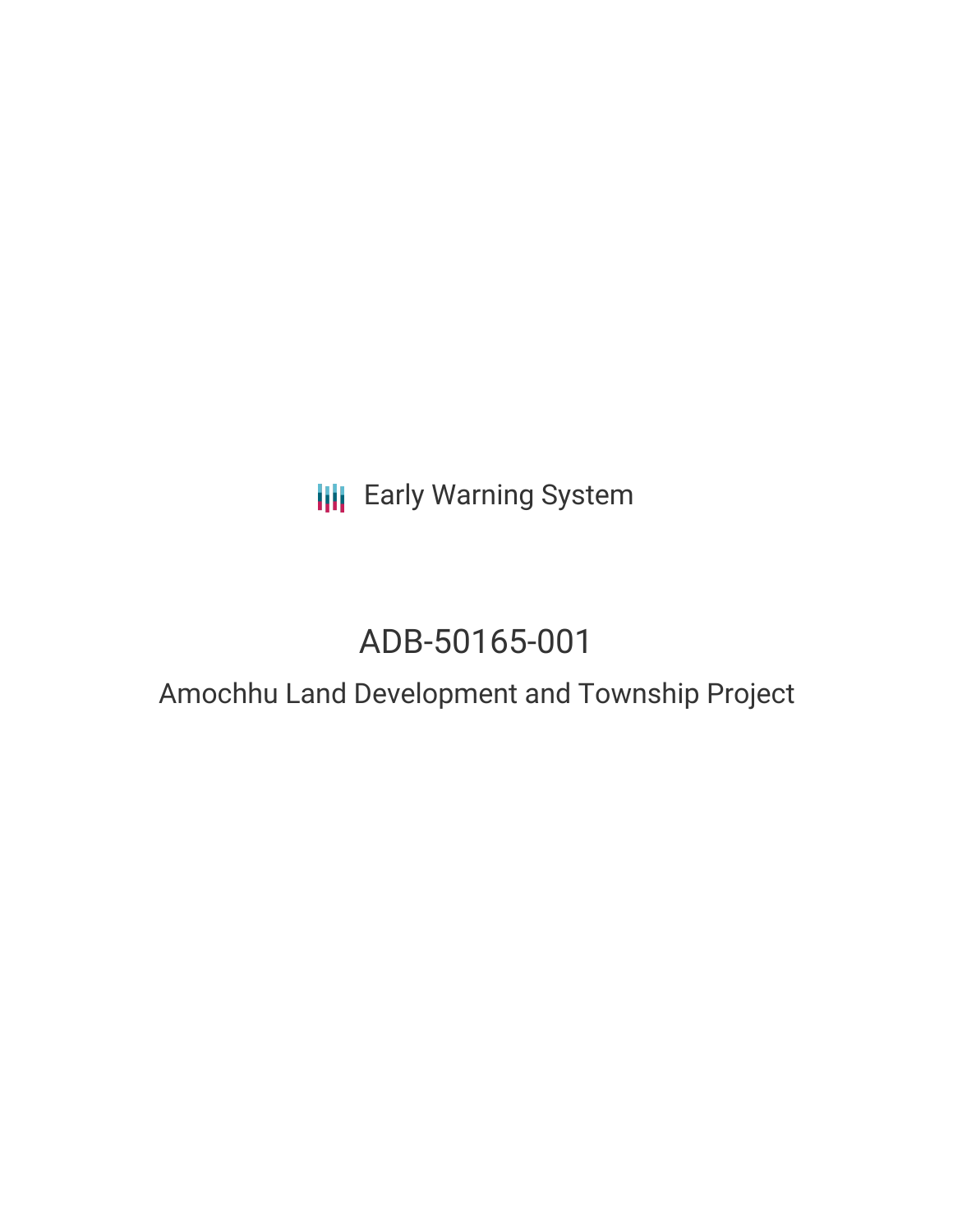

### **Quick Facts**

| <b>Countries</b>               | Bhutan                       |
|--------------------------------|------------------------------|
| <b>Financial Institutions</b>  | Asian Development Bank (ADB) |
| <b>Status</b>                  | Active                       |
| <b>Bank Risk Rating</b>        | U                            |
| <b>Voting Date</b>             | 2016-07-22                   |
| <b>Sectors</b>                 | Agriculture and Forestry     |
| <b>Investment Type(s)</b>      | Grant                        |
| <b>Investment Amount (USD)</b> | $$0.50$ million              |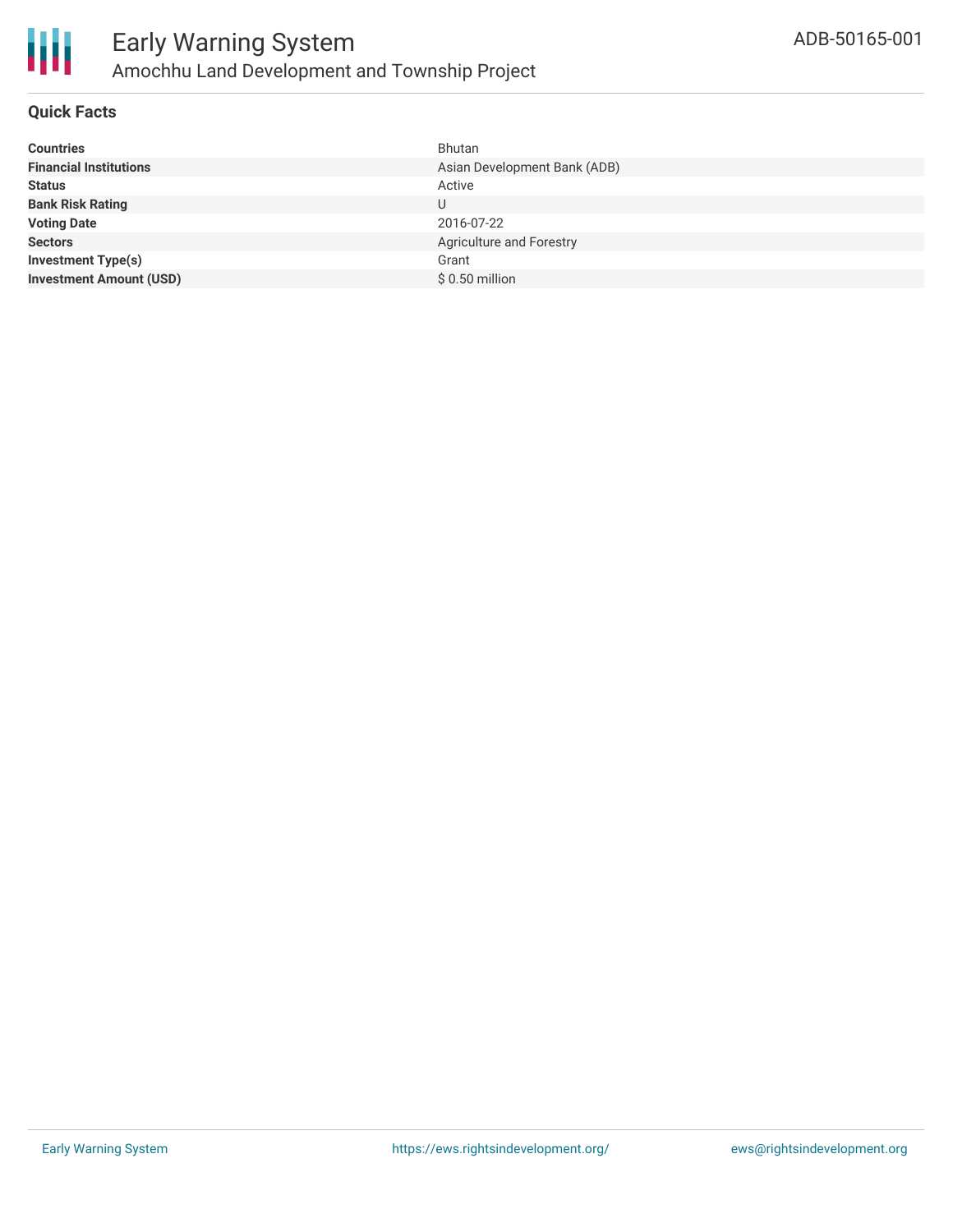

## **Project Description**

#### **DESCRIPTION**

The proposed Amochhu Land Development and Township Project will develop 160 hectares (ha) of riparian land near the city of Phuentsholing that is located adjacent to the Amochhu River on Bhutans southwestern border with India. The project will provide protection from floods and erosion, and construct smart urban infrastructure to allow phased urban expansion. A modern township will be designed on modern sustainable principles of equity, livability, and competitiveness, and it will be integrated into the fabric of the existing municipality and preserve Bhutans unique architectural heritage. The project will also protect the existing and new towns from floods and riverbank erosion which currently threatens lives and livelihoods and disrupts connectivity with nearby communities.

#### PROJECT RATIONALE AND LINKAGE TO COUNTRY/REGIONAL STRATEGY

Bhutan is a mountainous country with limited suitable land for urban growth. This particularly applies for Phuentsholing which has reached its limits for expansion, being constrained by the Amochhu River and surrounding steep terrain and conservation areas. Phuentsholing is Bhutans busiest border city with India, located on two South Asia Subregional Economic Cooperation trading corridors, and is the countrys largest commercial and industrial hub. This Project will develop a modern township designed on modern sustainable principles of equity, livability, and competitiveness, and it will be integrated into the fabric of the existing municipality and preserve Bhutans unique architectural heritage. The Project will also protect the existing and new towns from floods and riverbank erosion which currently threatens lives and livelihoods and disrupts connectivity with nearby communities.

CONSULTING SERVICES

Project preparation consulting services

PROCUREMENT

Not applicable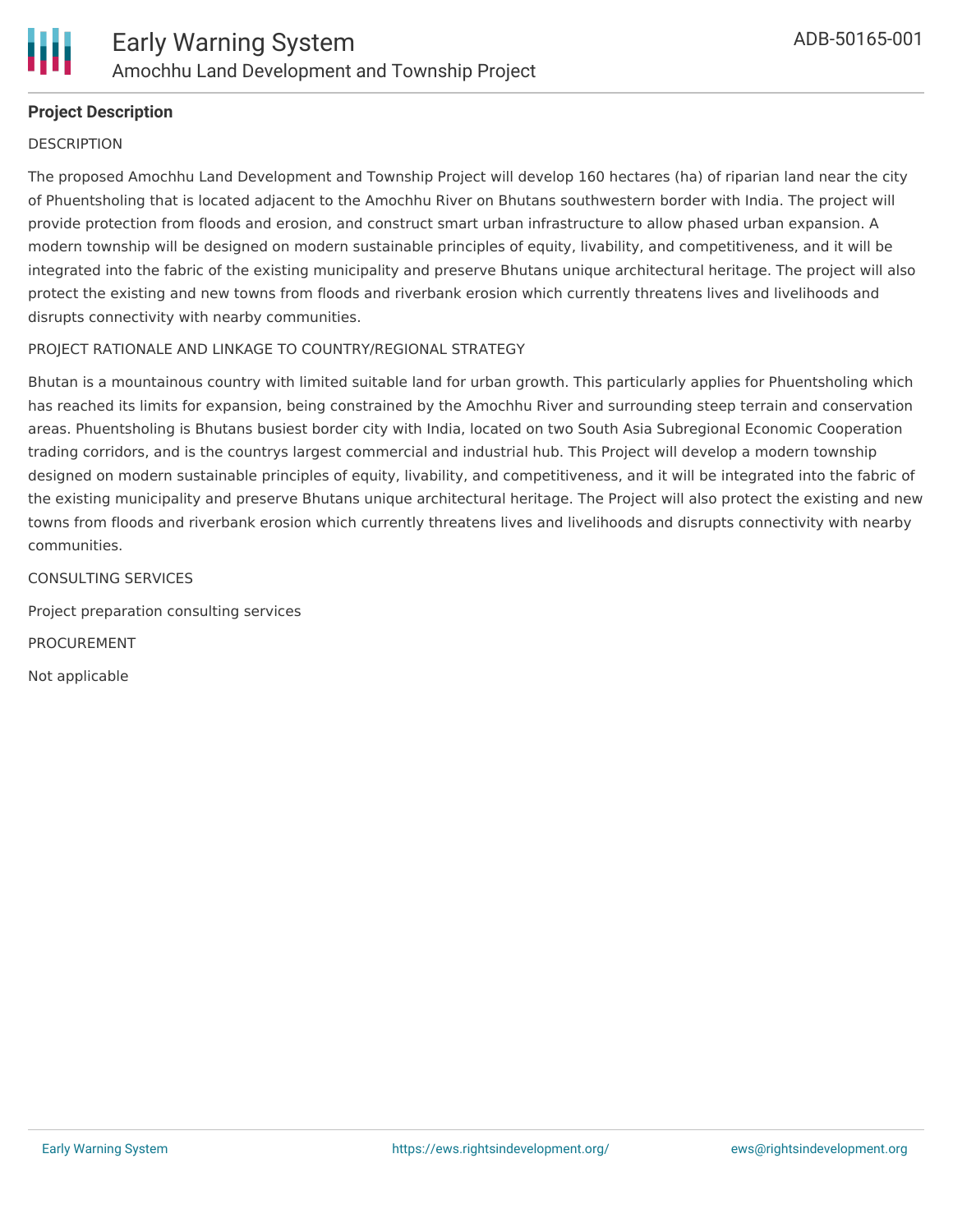

#### **Investment Description**

Asian Development Bank (ADB)

TA 9140-BHU: Amochhu Land Development and Township Project Technical Assistance Special Fund US\$ 500,000.00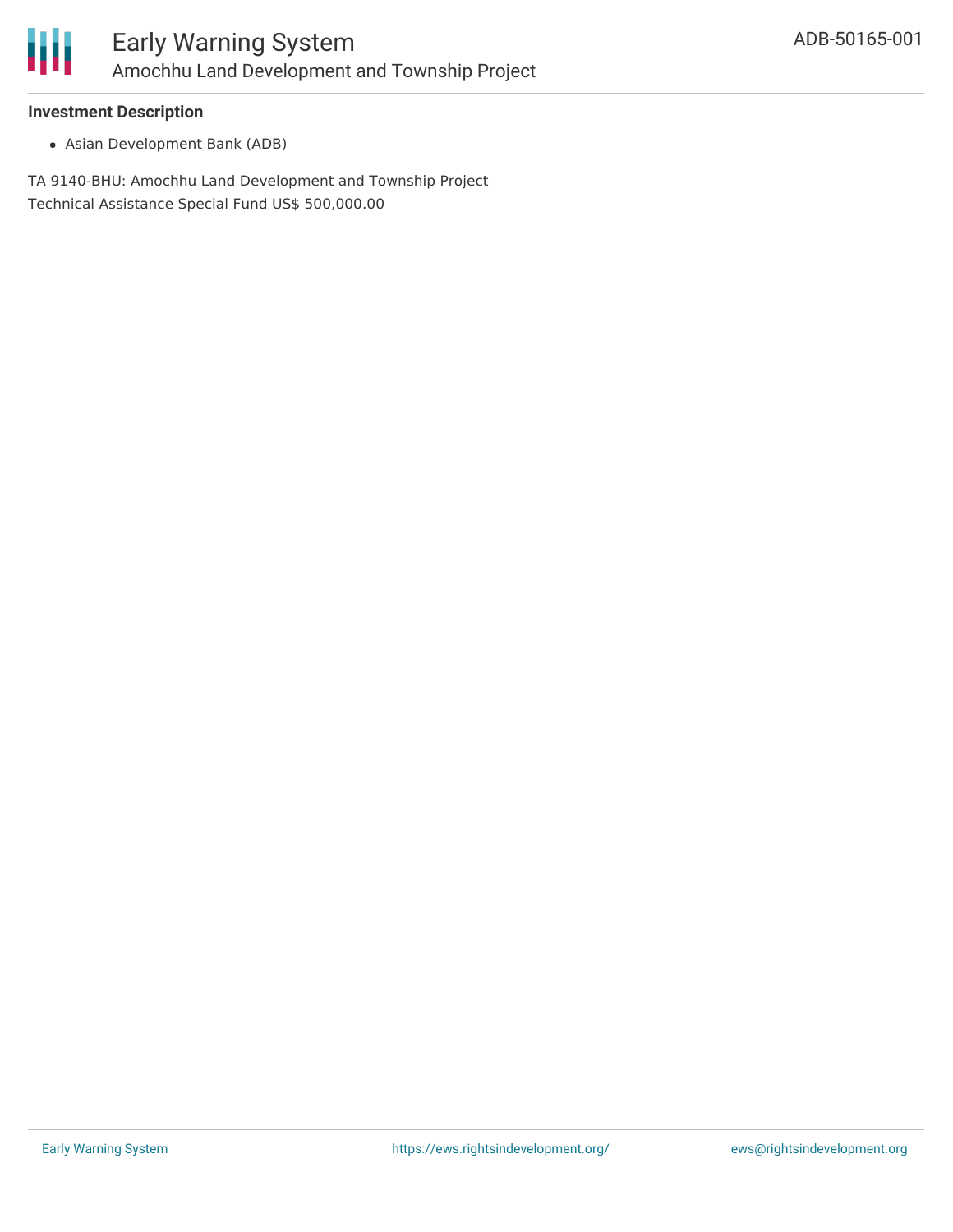## **Contact Information**

#### ACCOUNTABILITY MECHANISM OF ADB

The Accountability Mechanism is an independent complaint mechanism and fact-finding body for people who believe they are likely to be, or have been, adversely affected by an Asian Development Bank-financed project. If you submit a complaint to the Accountability Mechanism, they may investigate to assess whether the Asian Development Bank is following its own policies and procedures for preventing harm to people or the environment. You can learn more about the Accountability Mechanism and how to file a complaint at: http://www.adb.org/site/accountability-mechanism/main

#### **CONTACTS**

Responsible ADB Officer Gore, Lance W. Responsible ADB Department South Asia Department Responsible ADB Division Environment, Natural Resources & Agriculture Division, SARD Executing Agencies Druk Holding and Investments Limited Thori Lam Upper Motithang Thimphu, Bhutan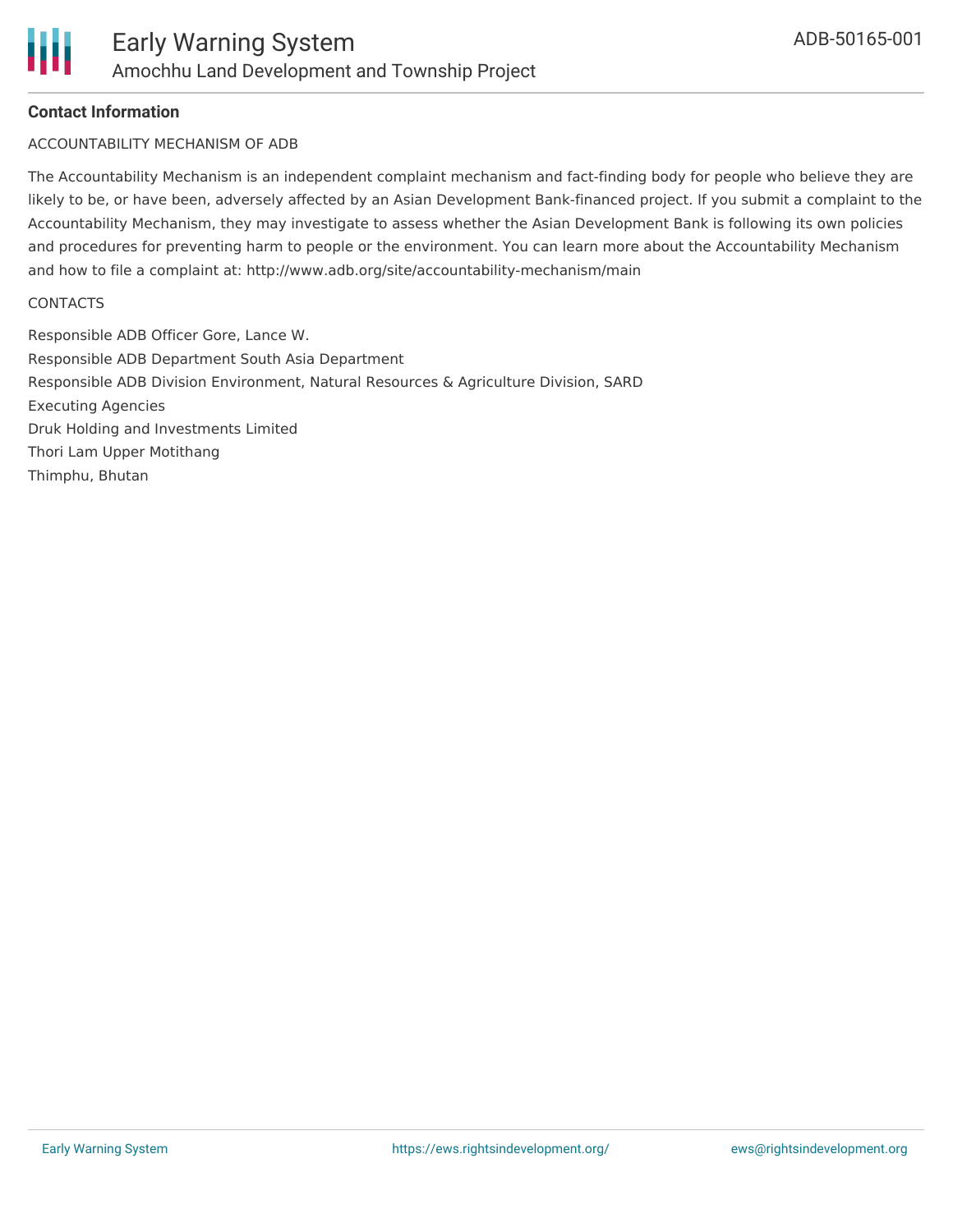

# Early Warning System Amochhu Land Development and Township Project

#### **Bank Documents**

- Amochhu Land [Development](https://ewsdata.rightsindevelopment.org/files/documents/01/ADB-50165-001.pdf) and Township Project: Initial Poverty and Social Analysis [\[Original](https://www.adb.org/projects/documents/bhu-amochhu-land-dev-and-township-proj-ipsa) Source]
- Amochhu Land [Development](https://ewsdata.rightsindevelopment.org/files/documents/01/ADB-50165-001_zRs926t.pdf) and Township Project: Project Preparatory Technical Assistance Report [\[Original](https://www.adb.org/projects/documents/bhu-amochhu-land-dev-and-township-proj-pptar) Source]
- Project [Disclosure](https://www.adb.org/printpdf/projects/50165-001/main) PDF